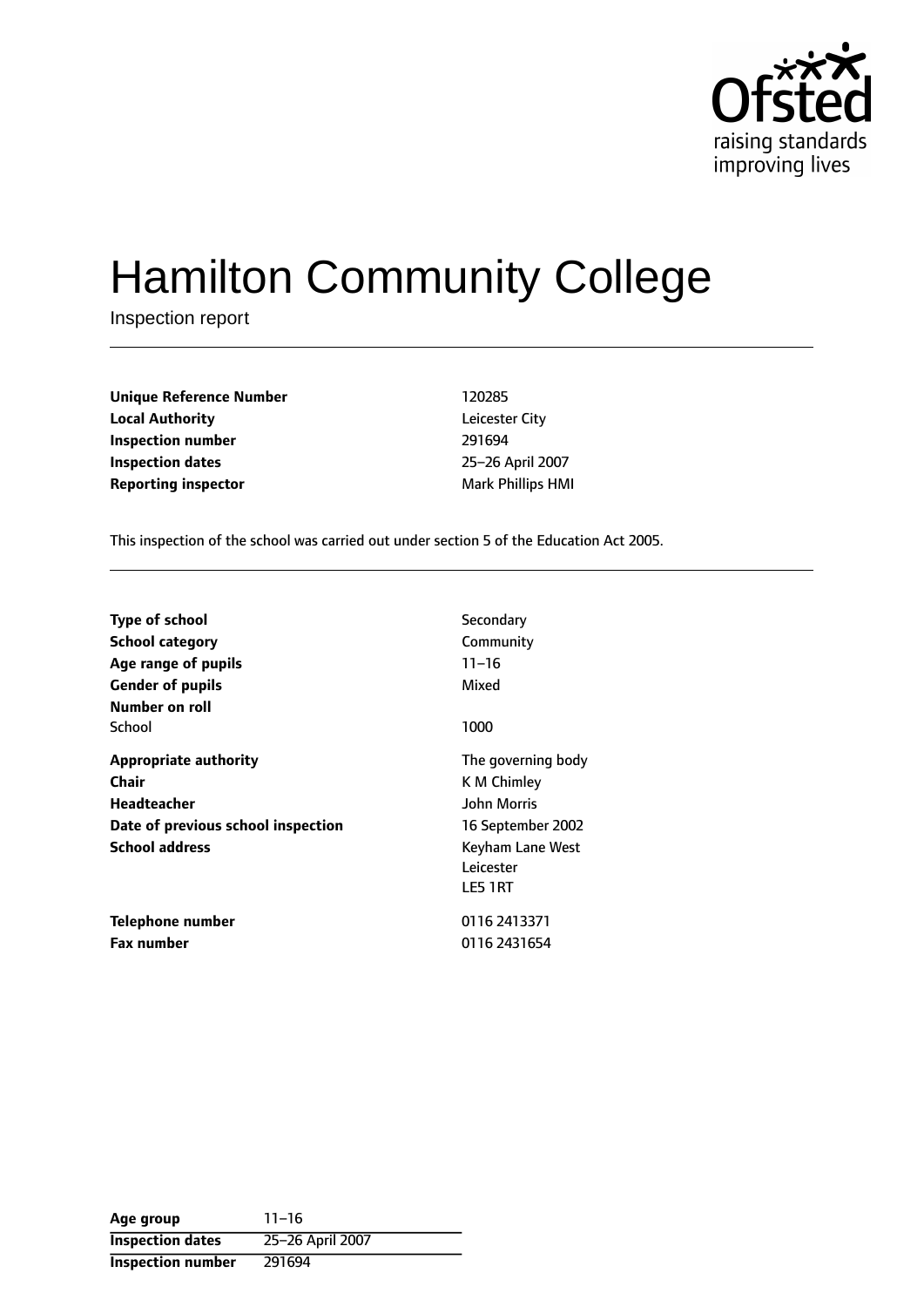.

© Crown copyright 2007

#### Website: www.ofsted.gov.uk

This document may be reproduced in whole or in part for non-commercial educational purposes, provided that the information quoted is reproduced without adaptation and the source and date of publication are stated.

Further copies of this report are obtainable from the school. Under the Education Act 2005, the school must provide a copy of this report free of charge to certain categories of people. A charge not exceeding the full cost of reproduction may be made for any other copies supplied.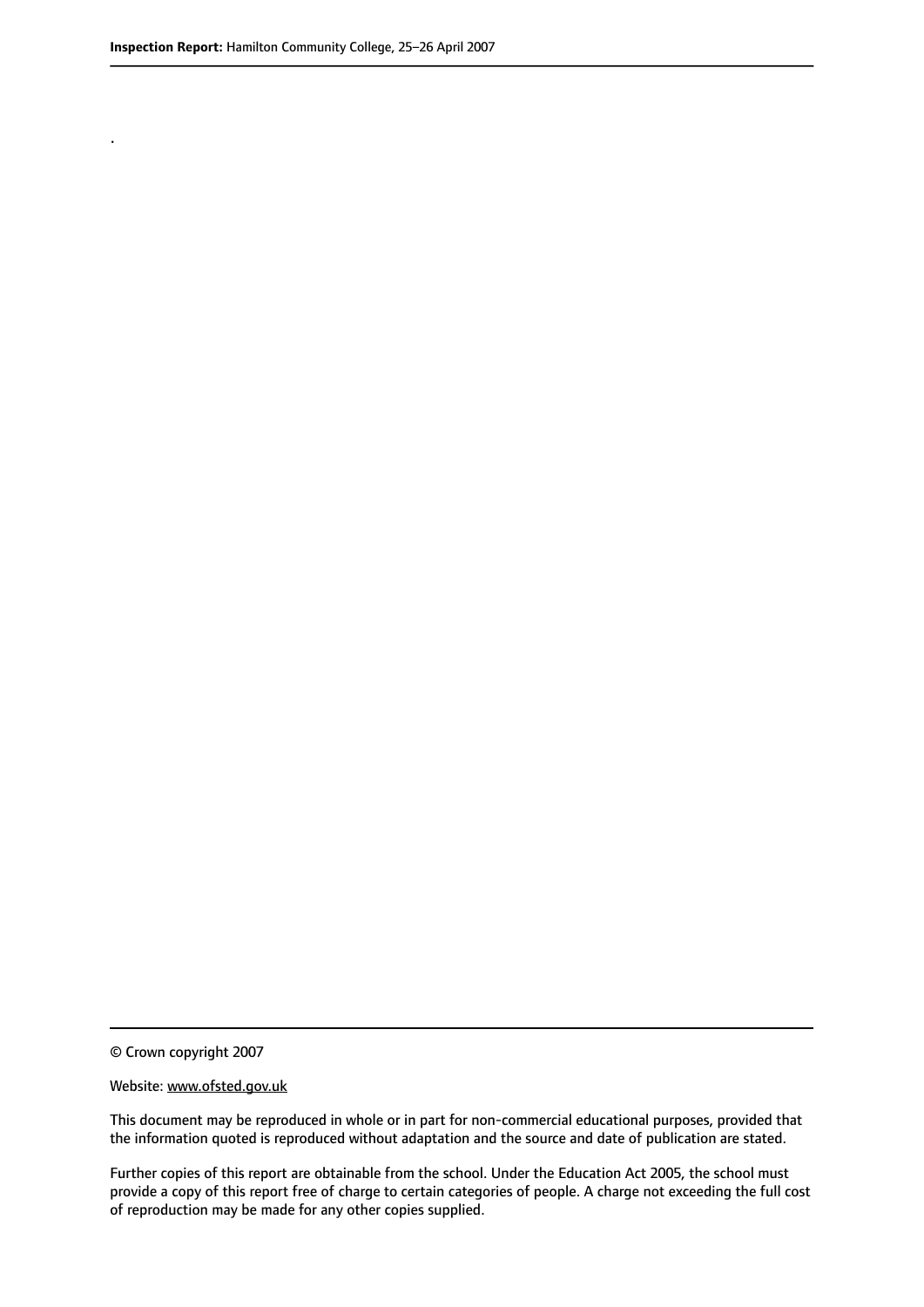# **Introduction**

The inspection was carried out by one of Her Majesty's Inspectors and three Additional Inspectors.

# **Description of the school**

Hamilton Community College is located on the east side of Leicester. Almost a third of its students are from minority ethnic groups and a high proportion of students do not have English as their first language. 30% of students have learning difficulties or disabilities, almost twice the national average. Many students are from socio-economically disadvantaged backgrounds and 25% are eligible for free college meals. A significant number of students join the college at different stages in all year groups from across the city and from further afield.

The college has had specialist technology status since 2002 and also provides full extended college services to the local community.

## **Key for inspection grades**

| Outstanding  |
|--------------|
| Good         |
| Satisfactory |
| Inadequate   |
|              |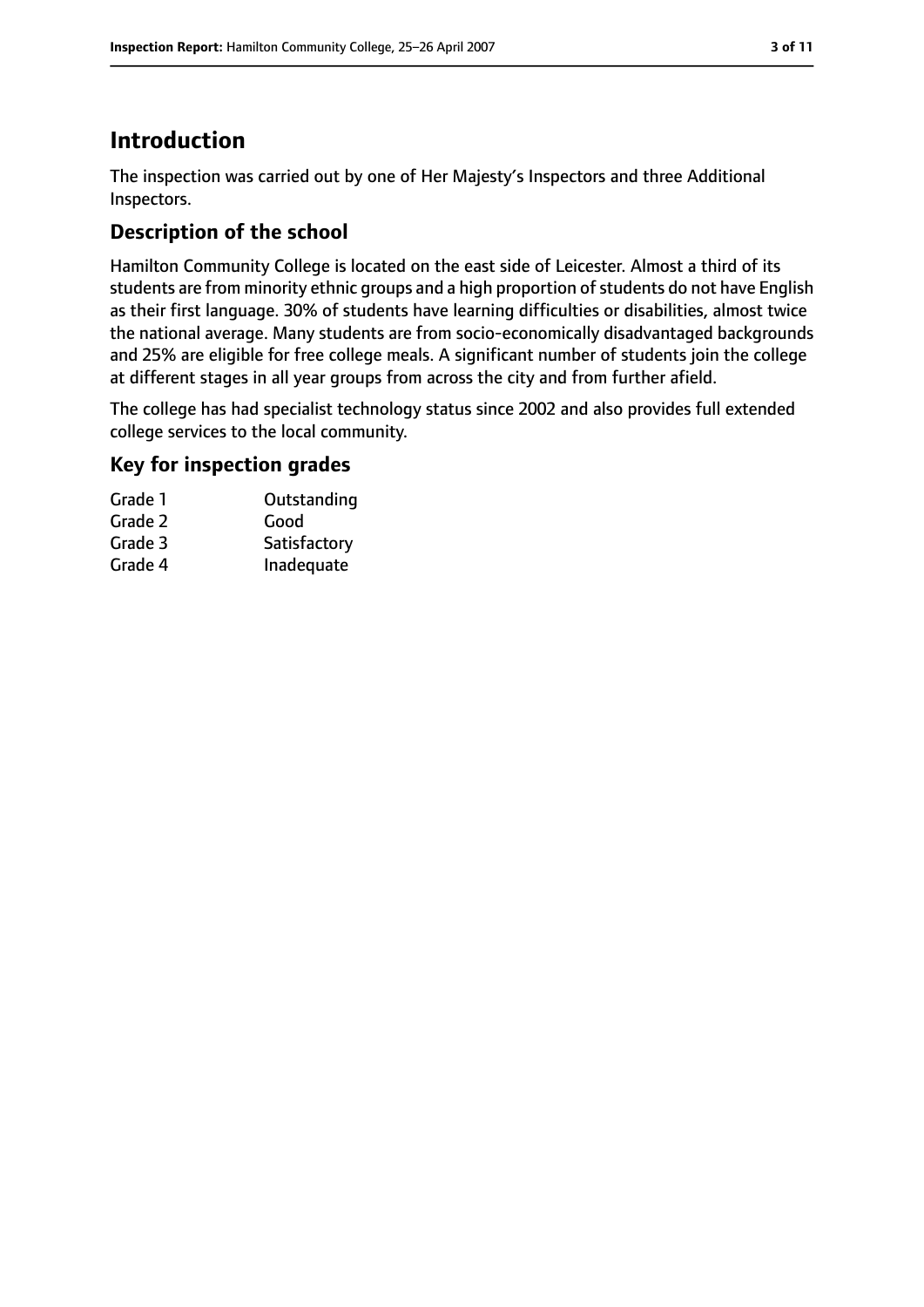## **Overall effectiveness of the school**

#### **Grade: 3**

Hamilton Community College provides a satisfactory standard of education and care in challenging circumstances. Extensive development work and staff training have focused on teaching and learning over the last 18 months and students currently at the college are making satisfactory progress in their learning. Curriculum changes in Key Stage 4 have provided students with an increase in vocational options, which have been appreciated by students and which are helping them to make better progress. English is improving at a faster rate than mathematics, as a result of some intensive support with literacy skills that has been introduced. However, standards remain low in both core subjects and improving them is a key area for further development. Students' performance is monitored carefully and regularly, and parents are kept involved with how well their children are doing. Parents and carers who responded to the inspection survey expressed overwhelming support for the college. Students are set clear targets for their achievement, although they do not always know exactly what they need to do to make their grades better. Whilst a common approach to lesson planning ensures good course coverage, it also means that tasks set do not always challenge different ability groups within the class.

Students told us that they feel safe in college, and they feel secure in the knowledge that there are adults to whom they can take their problems. All safeguarding and security procedures are carefully attended to. A full range of support services is available to students throughout and beyond the college day, although students do not always make use of the opportunities available to them. Relationships between all members of the college community are harmonious, and diversity is celebrated. Students participate enthusiastically in sports activities, although they do not all respond as positively to other initiatives on healthy lifestyles. Visitors are made welcome, and inspectors enjoyed meeting many friendly students during their visit. The college has appropriate systems to monitor and follow up absences, but overall attendance figures are still inadequate. Poor attendance continues to prevent a small but important minority of students from doing as well asthey could do in their examinations or from making full use of the support that the college offers. Parents and carers have an important part to play in helping the college to improve this, and it is a key issue for the whole community. Permanent exclusions are higher than average, but fixed-term exclusions have reduced and are below average, helped by effective arrangements for seclusion within the college community.

The principal gives clear leadership to the college. He has taken the staff with him as he has developed the curriculum and focused on behaviour and developing teaching and learning. He is supported well by his senior team. Among subject leaders, there is some particularly good and outstanding teaching practice that is playing an important role in college improvement.

The college's self-evaluation is satisfactory overall. There is satisfactory capacity for further improvement. A small proportion of colleges whose overall effectiveness is judged satisfactory but which have areas of underperformance will receive a monitoring visit by an Ofsted inspector before their next section 5 inspection.

#### **What the school should do to improve further**

- Focus on raising standards in English and particularly in mathematics.
- Further raise the quality of teaching by ensuring that lessons have greater variety and target the specific needs of individual students, and that feedback from assessment is used consistently well to help students improve their work.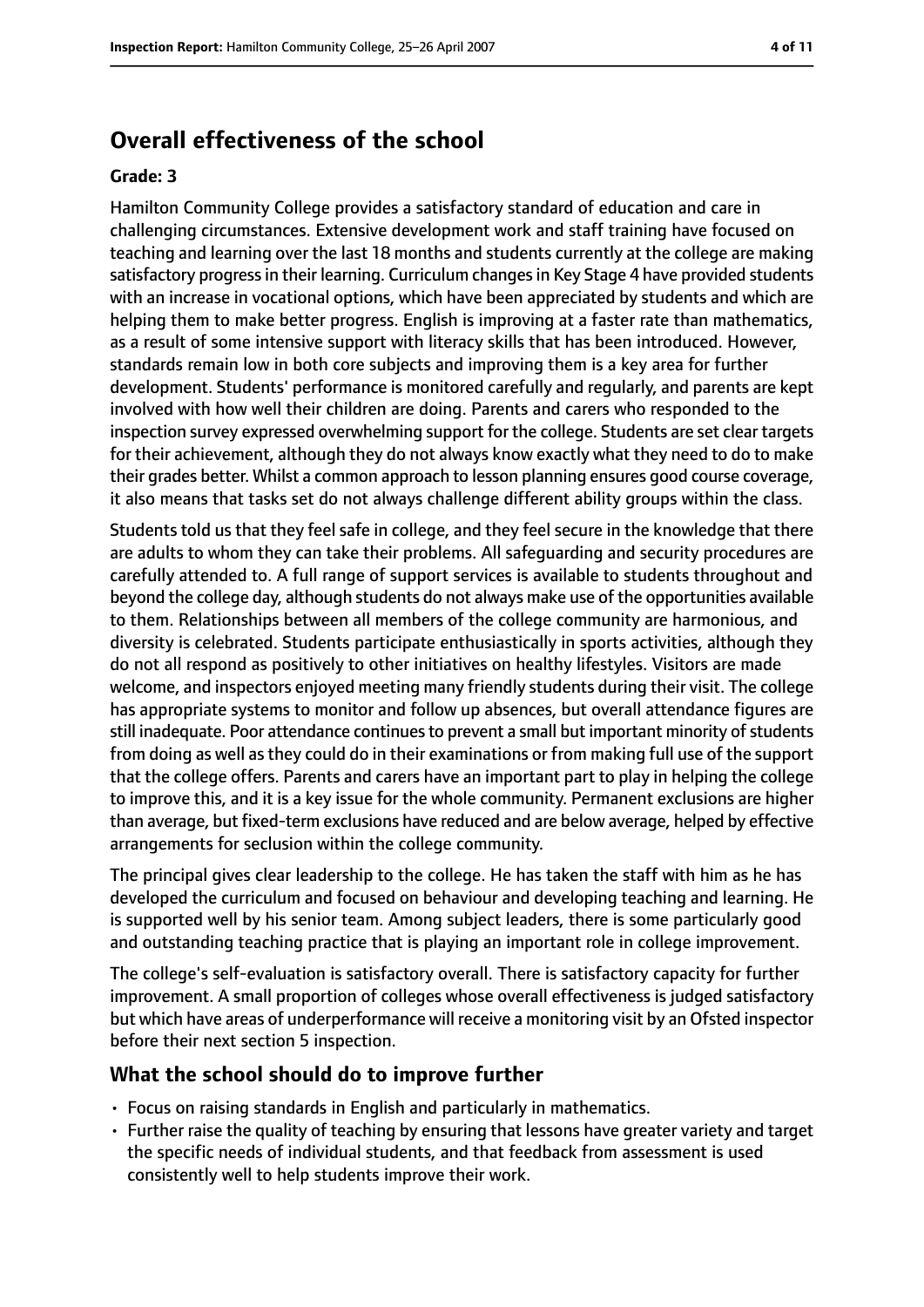• Further reduce absence levels and improve punctuality, in partnership with parents, carers and students.

# **Achievement and standards**

#### **Grade: 3**

Achievement is satisfactory. Students who join the college at the start of Year 7 have standards that are well below average, particularly in literacy. During their time at the college, they are joined by a significant number of other students who have recently moved into the city or have moved from other schools and colleges. Although students' results in the 2006 tests and examinations were exceptionally below national figures, value-added measures showed that students made satisfactory progress overall, and 2005 and 2006 were the best two years in the college's history for students achieving five  $A^*$ –C grades. Minority ethnic students performed better than students with a White British heritage. Overall progress in mathematics was significantly below what it should have been in Key Stage 4, but was much better in Key Stage 3. GCSE subjects that performed best, reflecting the College's Specialist Status were; Graphics, Food Technology and Information Communication Technology (ICT). Other better-performing subjects were Art, Drama and Performing Arts. Some students are entered early for ICT qualifications and achieve their qualification in Year 10.

Most students currently at the college, including those with learning difficulties or disabilities, are making satisfactory progress as shown by their work during lessons and by the college's rigorous tracking and monitoring of their performance. The college is setting increasingly challenging overall targets for GCSE and, whilst the 2006 target was not quite met, the college expects to meet the 2007 target. Nevertheless, standards could still be better in English and particularly in mathematics at Key Stage 4, so that students' future education and employment prospects are improved.

# **Personal development and well-being**

#### **Grade: 3**

Students' personal development and well-being are satisfactory overall.

Cultural and social issues are particularly well celebrated through art, drama and music, and this encourages students to get on well together. Students told us that there are very few incidents of racist behaviour, bullying is rare, and they say that both are dealt with swiftly and effectively if they do occur. Students' behaviour in lessons and around the college during the inspection was satisfactory. The majority of students behave well but occasionally lessons are interrupted by a small minority. There are still too many students absent from college each day, with both authorised and unauthorised absence rates above the national averages.

Students say they feel safe in college and that there is always someone to talk to if they need help. They work well in teams and with appropriate awareness of their own and others' safety in practical lessons such as science or physical education. They are given a good insight into how to enjoy a healthy lifestyle and enjoy keeping fit by taking part in the various sporting activities on offer. However, they do not all appreciate or choose the healthy food that is on offer at lunchtime.

Students make a satisfactory contribution to their college community through the college council and committees. There are many opportunities for students to gain understanding of the world of work including enterprise days for younger students and work experience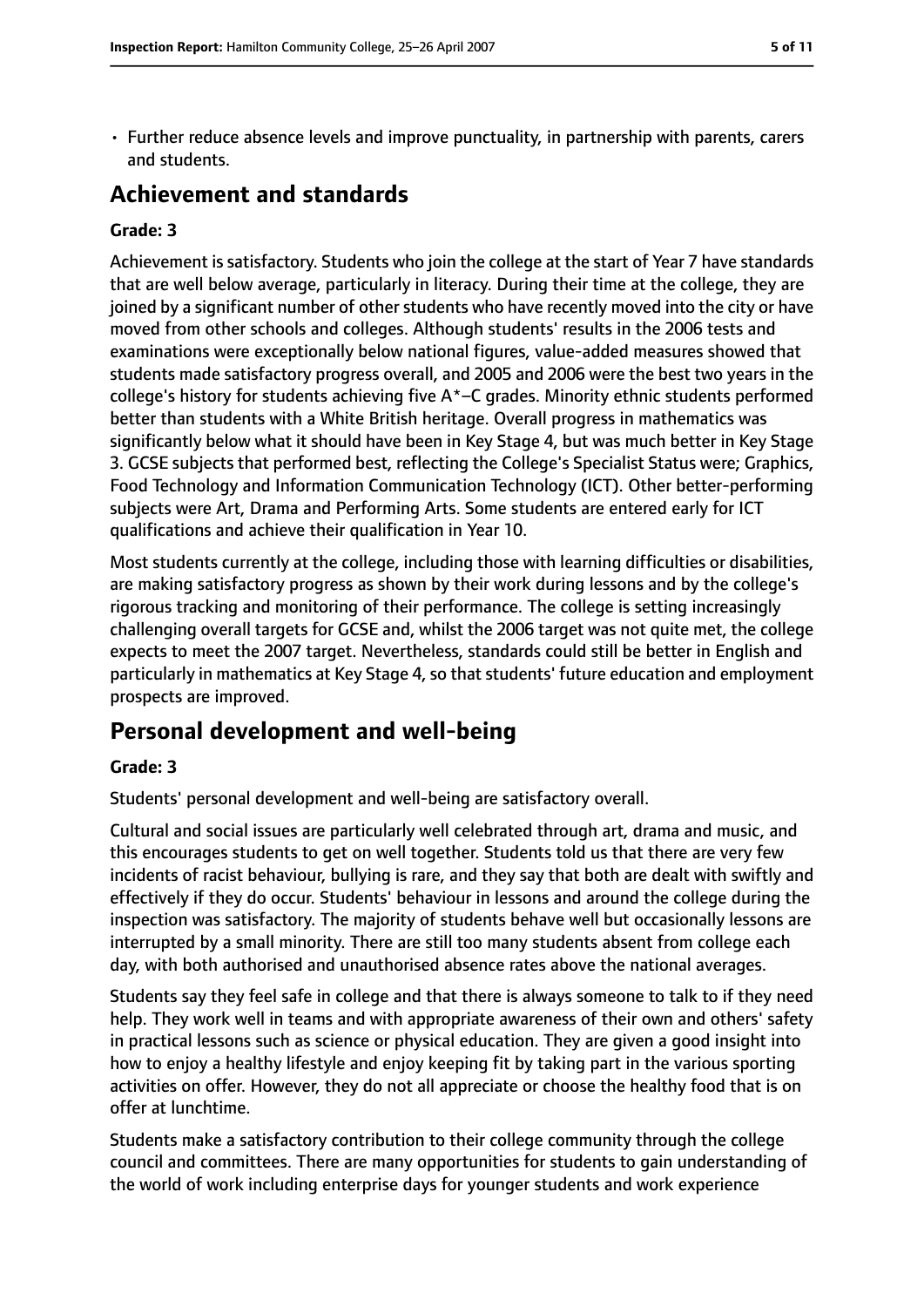opportunities for older ones. Students use ICT confidently, but their basic literacy and numeracy skills are not as well developed.

# **Quality of provision**

# **Teaching and learning**

#### **Grade: 3**

The quality of teaching and learning is satisfactory, with some good features. Very little teaching is inadequate. During the inspection, good or outstanding lessons were seen across the college and with students of all abilities. Students nearly always enjoy their lessons. Positive working relationships, based on mutual respect and trust between students and teachers, provide a sound foundation for effective learning. In the best lessons, a lively atmosphere encourages active and enthusiastic participation and helps students to learn quickly.

Students respond extremely well when teachers make skilful use of visual and practical resources that cater for individual learning styles. Common approaches are taken to lesson planning by all teachers. Whilst this helps to ensure that all lessons are suitably structured and cover the appropriate course requirements, it sometimes means that the pace and variety of teaching do not cater for the needs of a few students who then become distracted from their work.

Students told us that home learning is generally useful, although some told us that they would like more opportunities to develop this work. Students like it when teachers add helpful comments to their work, but the use of assessment to help individual students improve is not consistent enough across the college.

#### **Curriculum and other activities**

#### **Grade: 3**

The curriculum provided for students is satisfactory. In Key Stage 3, students are taught in bands based on prior attainment. Additional literacy support is given to about one third of the students, although at present this means that they miss out on some formal guidance lessons.

There are opportunities to take GCSE examinations in an increasing range of community languages, but only French is offered for all students in Key Stage 3 and this does not meet the needs of students who wish to study more than one modern foreign language. From Year 10 onwards the college provides a curriculum that enables students to undertake vocational courses, as well as a full range of GCSEs. There is provision for students whose home language is not English to study vocational ICT with specialised language support. Some students receive part of their education in a vocational college or through off-site training, whilst also receiving their statutory entitlement to English and mathematics at Hamilton. Adult literacy and numeracy courses are provided for students for whom this is appropriate. Examined courses in religious education and citizenship are provided for all students, ensuring that statutory requirements are met.

There is a wide range of extra-curricular clubs and activities. The college holds the Artsmark Silver award in recognition of its arts provision. Specialist technology college status has made the use of and accessto ICT widespread but the development and use of online learning materials and support are at an early stage.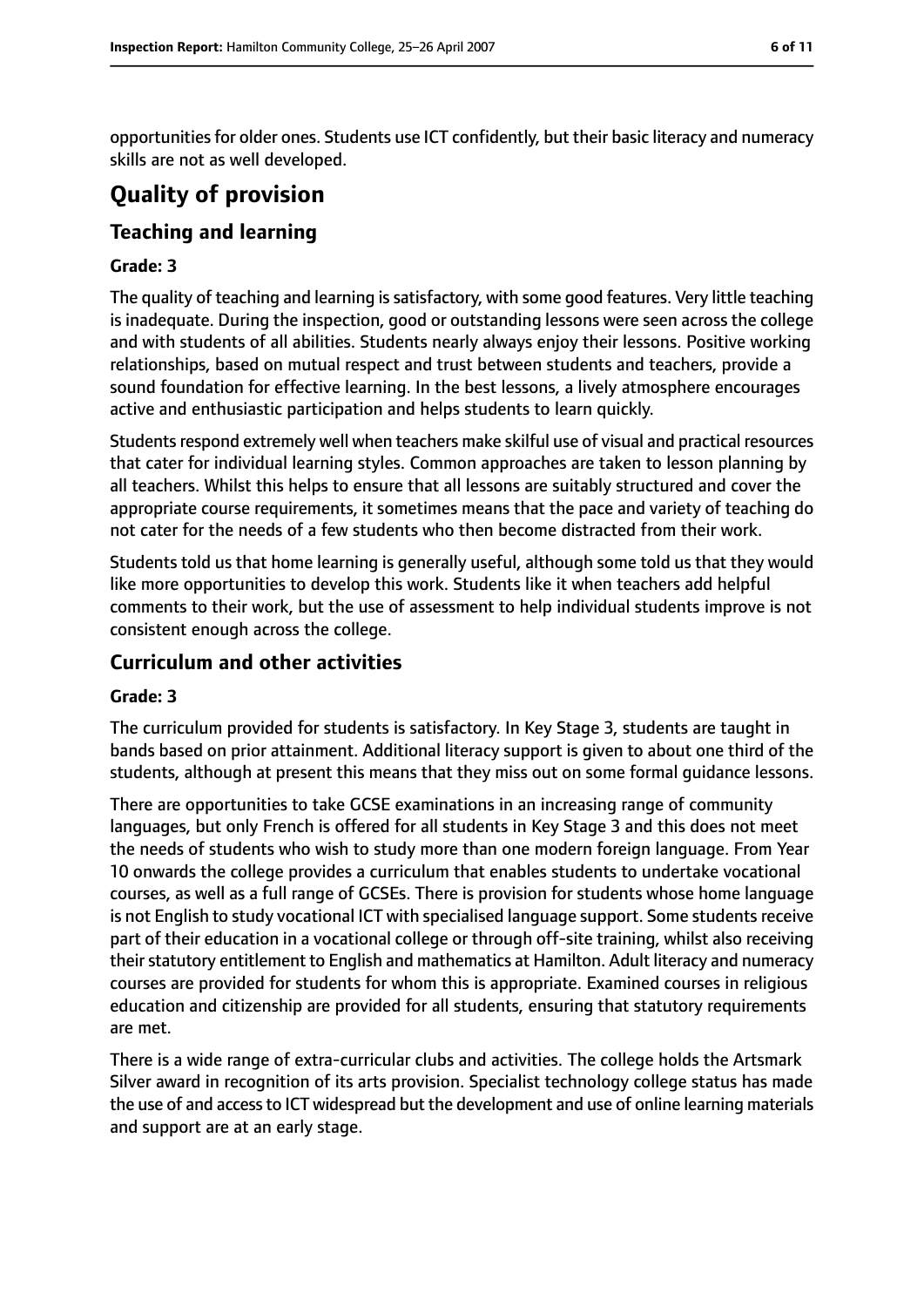## **Care, guidance and support**

#### **Grade: 3**

The care, guidance and support given to students are satisfactory with some good features. Health and safety arrangements are good, and all safeguarding procedures are secure and particularly well managed.

Students say they feel well cared for. This is especially apparent in the way that new students, many of whom do not speak English as their home language or have particular difficulties, are welcomed into the college. This quickly helps them to become integrated into the college community. The college works closely with parents and external agencies to ensure that the good support is given to students who have learning difficulties, those for whom English is an additional language, and those who for whatever reason are vulnerable. A parent whose son joined the college recently wrote to praise the way that 'staff make every effort to help students settle in as quickly and smoothly as possible'.

Systems for monitoring and assessment are used consistently across the college. Students are given clear targetsfor their examination and test results, but the college does not yet do enough to ensure that the outcomes of assessment and monitoring enable individuals to make good progress. The Connexions service and informal discussions with teaching staff help students to make informed choices about employment or further study.

# **Leadership and management**

#### **Grade: 3**

Leadership and management are satisfactory. The Principal gives good direction to the College, and is supported well by his senior leadership team. He has developed middle managers into a committed team that shares his vision for and understanding of the college's further development. The emphasis of the past 18 months has been on teaching, learning and students' behaviour. The progress and behaviour of students currently at the college are satisfactory overall. There has been a clear focus on improving the overall examination results of the college in terms of percentage passes, but there has been less emphasis on raising standards in the core subjects, particularly in GCSE mathematics.

All teachers have appropriate targets to improve their own practice and these are regularly monitored. Teachers are deployed effectively in a structure that merges academic and pastoral work so that all aspects of students' development are carefully monitored and parents kept informed. The governing body is committed and has a sound understanding of the college's strengths and weaknesses. It has particular expertise in financial matters and is increasingly challenging the college leadership about improving standards. Day-to-day management of the college is effective and value for money is satisfactory.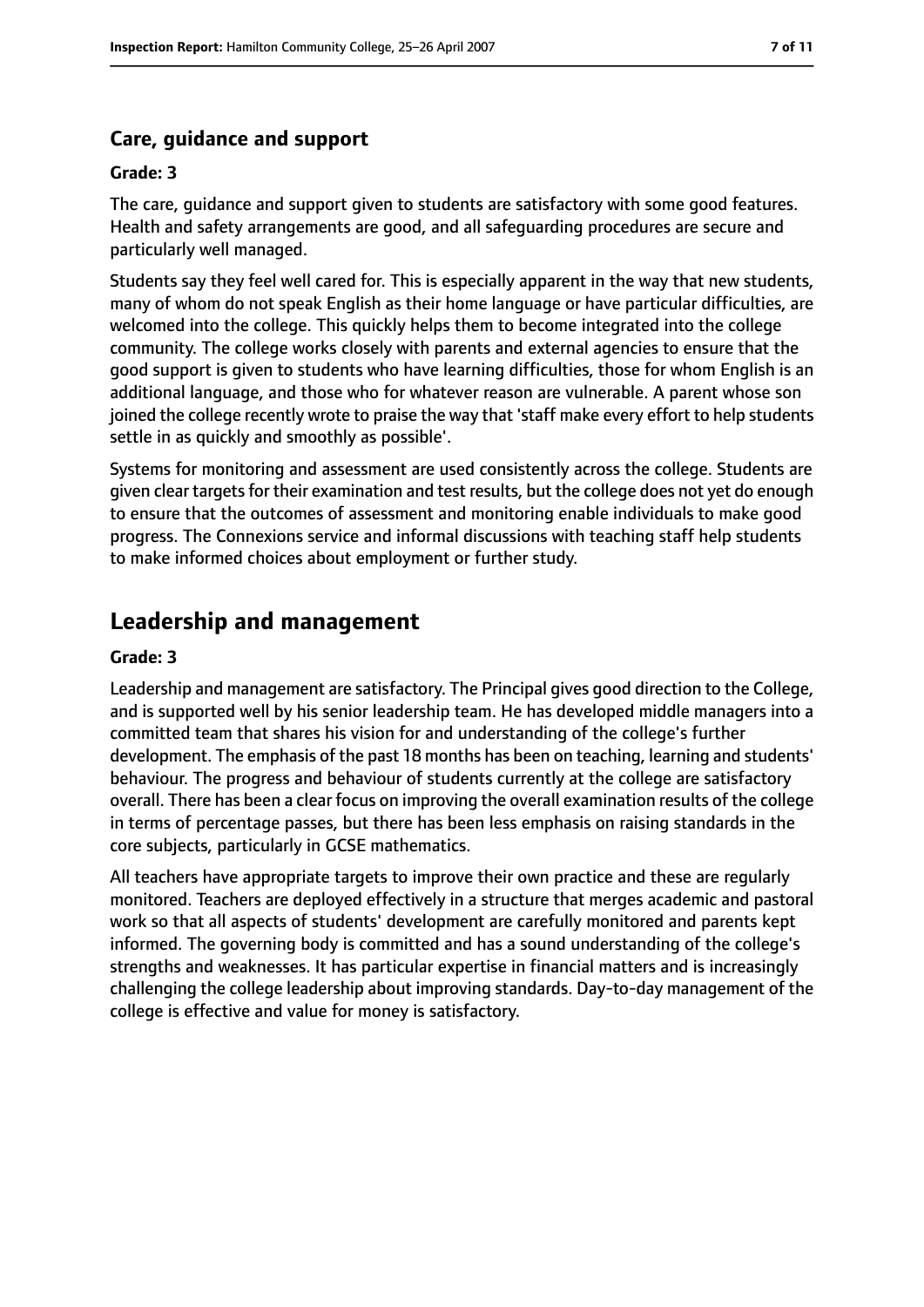**Any complaints about the inspection or the report should be made following the procedures set out in the guidance 'Complaints about school inspection', which is available from Ofsted's website: www.ofsted.gov.uk.**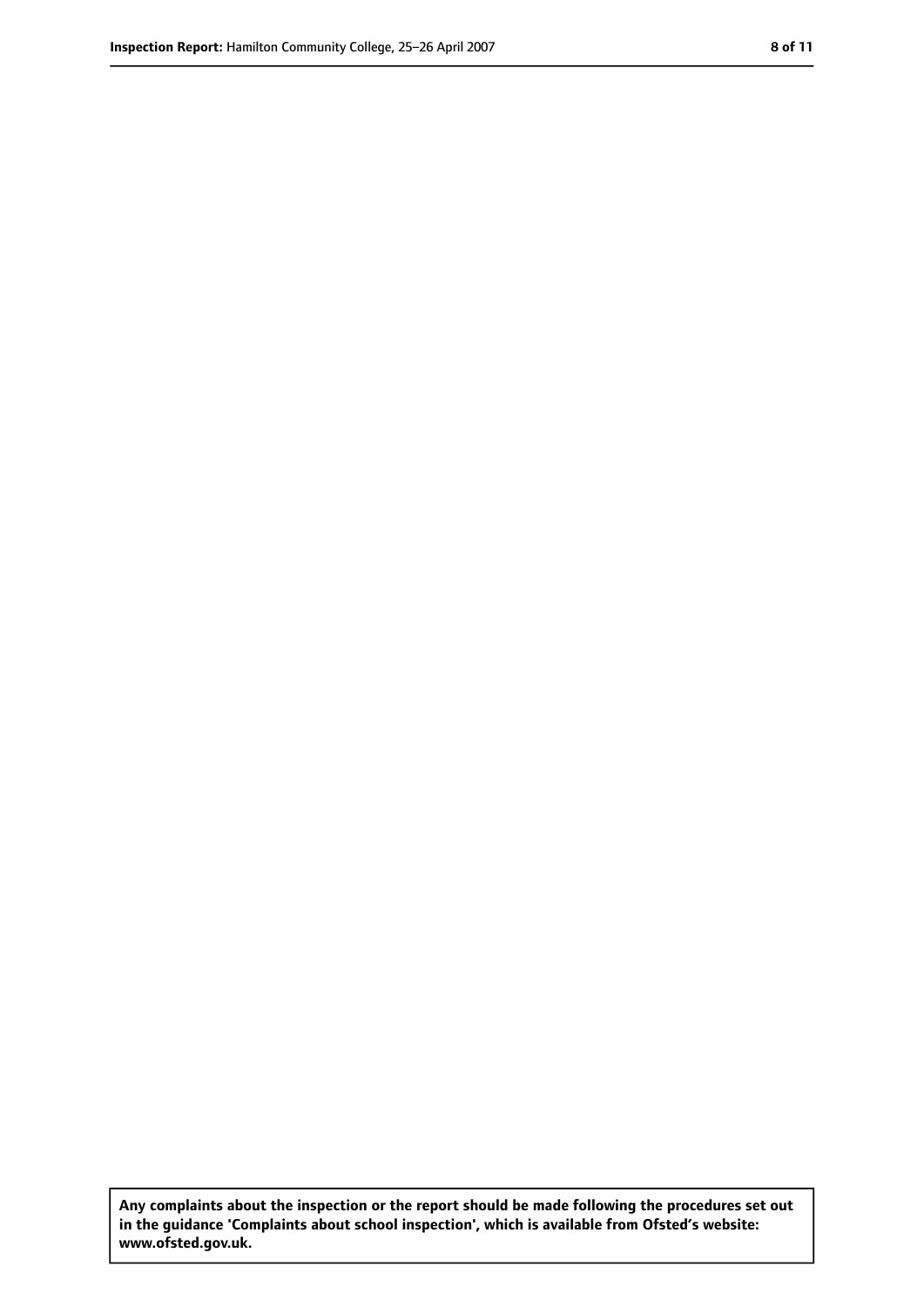#### **Annex A**

# **Inspection judgements**

| Key to judgements: grade 1 is outstanding, grade 2 good, grade 3 satisfactory, and grade 4 | <b>School</b>  |
|--------------------------------------------------------------------------------------------|----------------|
| inadequate                                                                                 | <b>Overall</b> |

## **Overall effectiveness**

| How effective, efficient and inclusive is the provision of education, integrated<br>care and any extended services in meeting the needs of learners? |     |
|------------------------------------------------------------------------------------------------------------------------------------------------------|-----|
| How well does the school work in partnership with others to promote learners'<br>well-being?                                                         |     |
| The effectiveness of the school's self-evaluation                                                                                                    |     |
| The capacity to make any necessary improvements                                                                                                      |     |
| Effective steps have been taken to promote improvement since the last<br>inspection                                                                  | Yes |

## **Achievement and standards**

| How well do learners achieve?                                                                               |  |
|-------------------------------------------------------------------------------------------------------------|--|
| The standards <sup>1</sup> reached by learners                                                              |  |
| How well learners make progress, taking account of any significant variations between<br>groups of learners |  |
| How well learners with learning difficulties and disabilities make progress                                 |  |

## **Personal development and well-being**

| How good is the overall personal development and well-being of the<br>learners?                                  |  |
|------------------------------------------------------------------------------------------------------------------|--|
| The extent of learners' spiritual, moral, social and cultural development                                        |  |
| The behaviour of learners                                                                                        |  |
| The attendance of learners                                                                                       |  |
| How well learners enjoy their education                                                                          |  |
| The extent to which learners adopt safe practices                                                                |  |
| The extent to which learners adopt healthy lifestyles                                                            |  |
| The extent to which learners make a positive contribution to the community                                       |  |
| How well learners develop workplace and other skills that will contribute to<br>their future economic well-being |  |

## **The quality of provision**

| How effective are teaching and learning in meeting the full range of the<br>learners' needs?          |  |
|-------------------------------------------------------------------------------------------------------|--|
| How well do the curriculum and other activities meet the range of needs<br>and interests of learners? |  |
| How well are learners cared for, quided and supported?                                                |  |

 $^1$  Grade 1 - Exceptionally and consistently high; Grade 2 - Generally above average with none significantly below average; Grade 3 - Broadly average to below average; Grade 4 - Exceptionally low.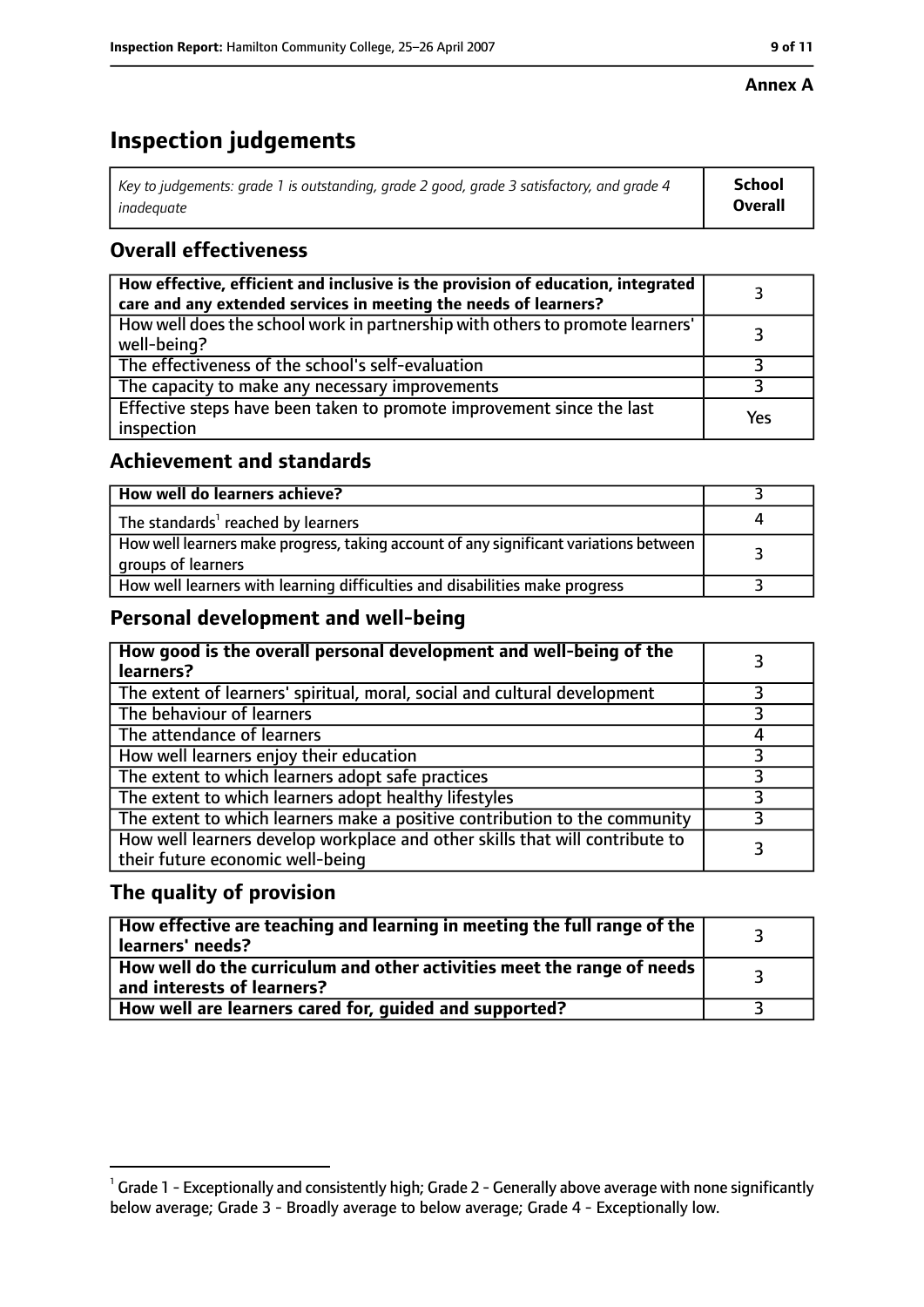# **Leadership and management**

| How effective are leadership and management in raising achievement<br>and supporting all learners?                                              | 3   |
|-------------------------------------------------------------------------------------------------------------------------------------------------|-----|
| How effectively leaders and managers at all levels set clear direction leading<br>to improvement and promote high quality of care and education |     |
| How effectively performance is monitored, evaluated and improved to meet<br>challenging targets                                                 | 3   |
| How well equality of opportunity is promoted and discrimination tackled so<br>that all learners achieve as well as they can                     | 3   |
| How effectively and efficiently resources, including staff, are deployed to<br>achieve value for money                                          | 3   |
| The extent to which governors and other supervisory boards discharge their<br>responsibilities                                                  | 3   |
| Do procedures for safequarding learners meet current government<br>requirements?                                                                | Yes |
| Does this school require special measures?                                                                                                      | No  |
| Does this school require a notice to improve?                                                                                                   | Nο  |